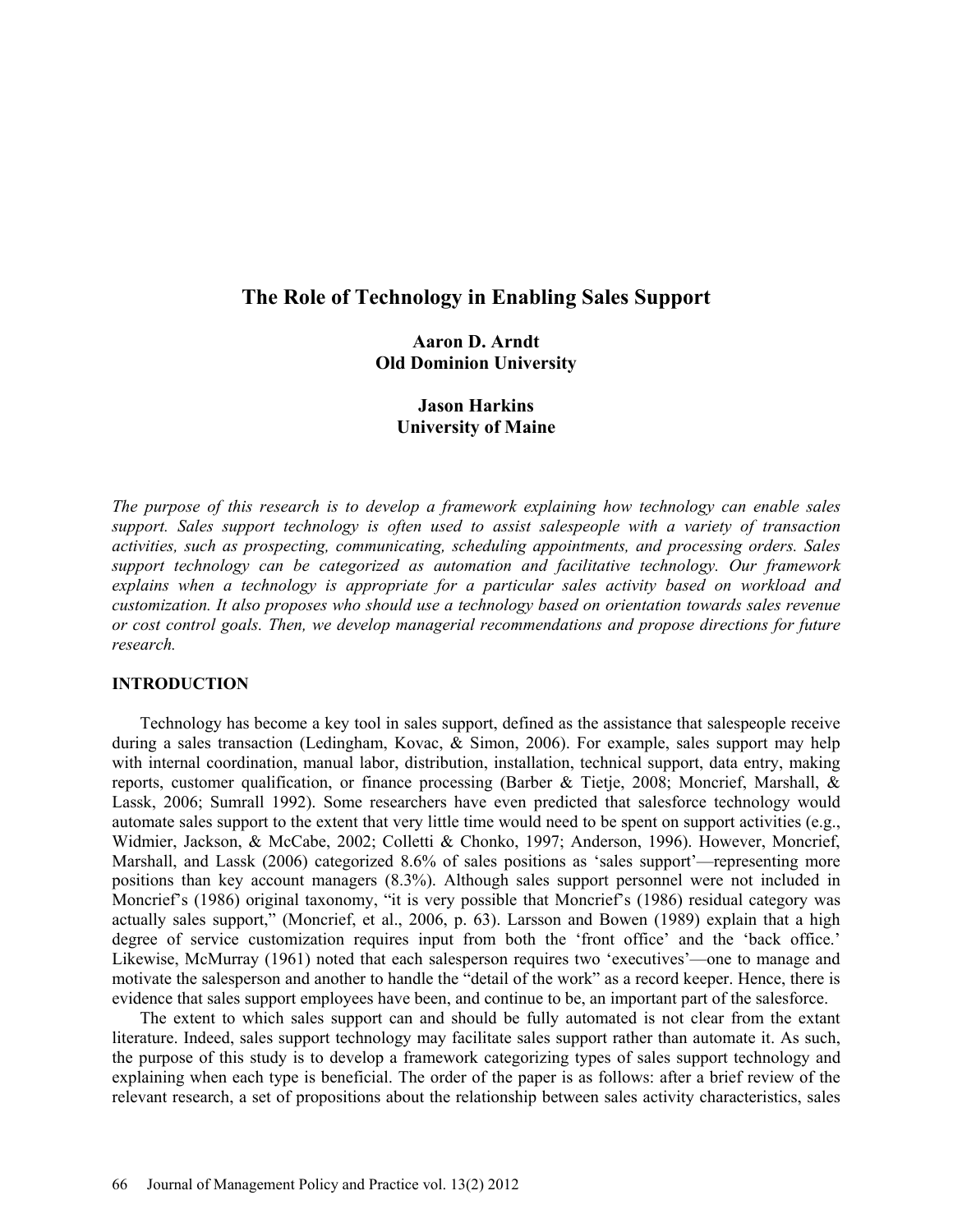support technology and sales activity goals are developed. Then, a normative typology is presented with recommendations about sales support technology. Finally, the paper will conclude with a set of future research goals.

#### **LITERATURE REVIEW**

### **Sales Transaction Activities**

There are a variety of sales activities that take place during each sales transaction, for example, prospecting for customers, setting up appointments, attending internal meetings, providing technical support, processing orders, etc. (Barber and Tietfe, 2008). We contend that each sales activity varies on two underlying characteristics: 1) the workload required to complete the sales activity, and 2) the degree to which the sales activity must be customized for each sale.

Workload is the time and effort required to complete a task at a particular level of quality (DiDomenico & Nussbaum, 2008). Sales activities vary greatly in workload across industries, firms, SBU's and even time periods. For example, the sales department may spend a considerable amount of time coordinating with internal departments in one firm; yet not communicate at all in another firm. Hence, the workload for sales meetings is high in the first firm and low in the second firm. Similarly, if customers often buy on credit, the workload regarding financial applications will be higher than in firms where customers seldom use credit.

Sales activities also vary in the degree to which the activity is routine or must be customized to a particular transaction. Customization is adapting products, services, and processes to individual customers (Thirumalai & Sinha, 2009). For example, large retailers, such as Wal-Mart and Target, often require vendors adopt certain processes and technologies in order to better meet the retailer's needs (Ross, et al., 2009). The more that a sales activity requires customization, the less that it is possible standardized processes.

### **Sales Activity Goal**

Not all sales activities lead to sales revenue; instead, some sales activities are meant to control costs. A central tenet of customer relationship management is that firms should focus resources on the most profitable customers (Landry, et al., 2005; Moncrief & Marshall, 2005). The needs of some customers are too expensive to serve profitably and some customers may be too risky. Therefore, sales transactions often require activities such as preparing financial applications (Barber  $\&$  Tietje, 2008), qualifying customers (Moon & Armstrong, 1994; Shapiro & Posner, 2006), and reducing waste and errors (Barber & Tietje, 2008). Therefore, the goals of sales activities can be either increasing sales revenue or controlling costs.

## **Sales Force Technology**

Widmier et al. (2002) argued that sales force technologies could be categorized as, 1) organizing, which includes technologies for automating, planning, and forecasting functions, 2) presenting, which includes portable multimedia technologies, 3) reporting, which sends out automated reports, 4) informing, which includes technologies for finding, analyzing, and distributing information, 5) supporting/ processing, including technology for customer qualification, inventory control, and process customer orders, and 6) communicating, which includes technologies for maintaining contact with customers and internal employees. Technologies for organizing, reporting, and processing/supporting automate functions while technologies for presenting, informing, and communicating appear to facilitate and enhance employee performance. Therefore, we contend that sales support technologies can be divided into two categories, 1) automation, which eliminates the need for a "live" employee during the transaction, and 2) facilitative technologies, which enable employee productivity. This categorization is consistent with Collins' et al. (1999) categorization of manufacturing technologies into "hard" automation, characterized by consistency, routineness, and rigidity, and "programmable" automation, characterized by flexibility and information sharing.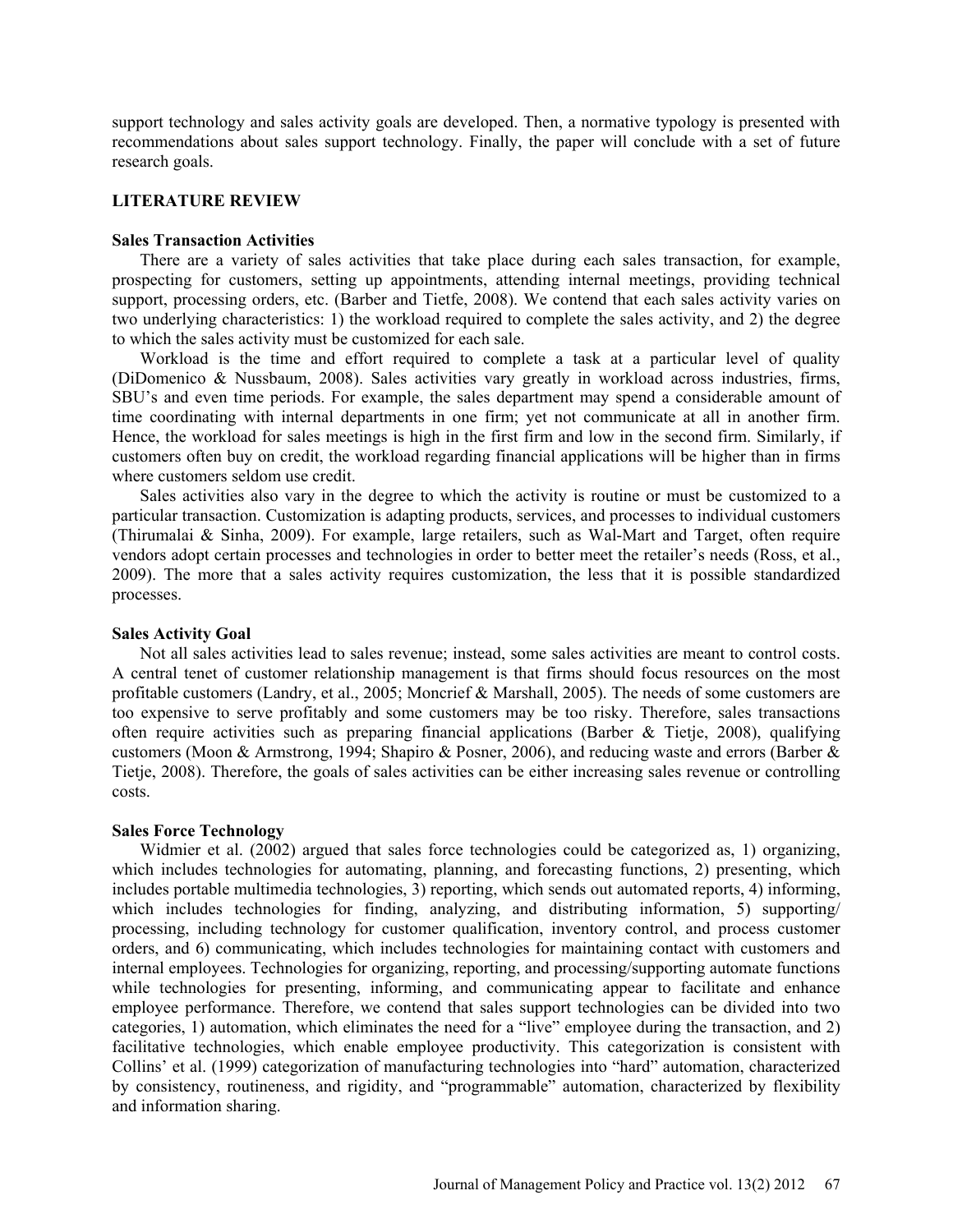# **FIGURE 1 CONCEPTUAL MODEL**



#### **Automation**

Automation is used in routine processes in order to allow for efficient and consistent mass-production (Collins, et al., 1999). Automation essentially performs the same action as a human, but with a greater degree of continuity, control, and efficiency (Zuboff, 1988). Hence, automation increases timeliness and increases quality by ensuring consistency. The gains in efficiency from using automation should be weighed against the costs of using labor. If the efficiency benefits of implementing automation outweigh the upfront cost of purchasing and installing the automation, then automation will increase sales performance. For example, Hill and Swenson (1994) explain that automated order processing is much more cost efficient than using salespeople as the sole conduit of information. Therefore, automation substitutes for higher amounts of sales support but with greater benefits and better cost efficiency. So, automation will increase sales performance when there is enough workload to justify the upfront cost of automation.

### *P1: The higher the workload requirements of a sales activity, the more automation will positively impact sales performance.*

Automation works best when processes are consistent, routine, and rigid (Collins et al., 1999). In order to use automation, it is necessary to create standardized processes and rules for the sales activity. However, when a sales activity is intricate or frequently unique, it may be more advantageous to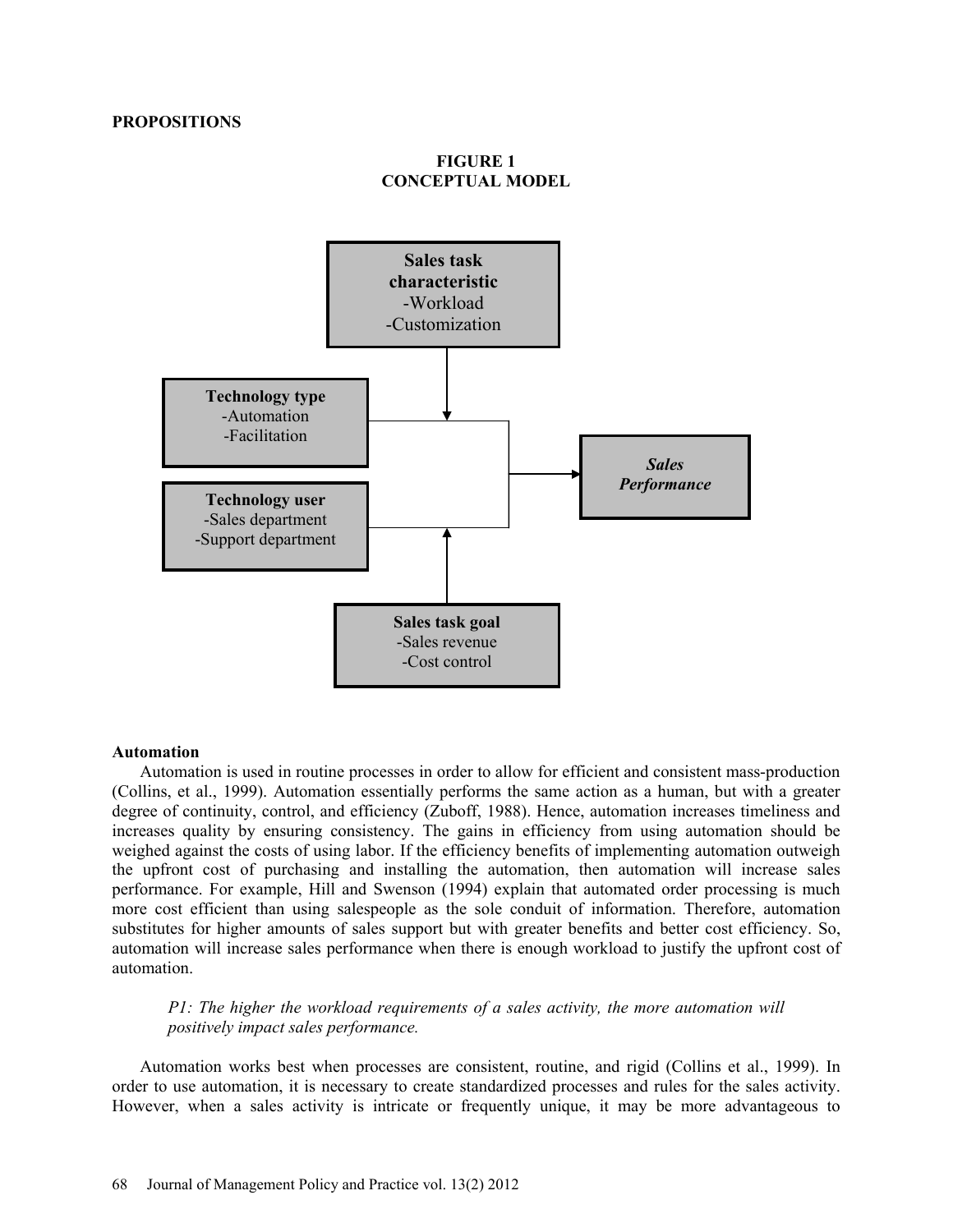decentralize decision-making so that employees can respond faster to customers (Ghoshal, 1987). For example, when serving key accounts, salespeople must frequently customize offering (Jones, et al., 2005); hence, it would not be possible to gain economies of scale from automation. Therefore, when a sales activity requires a higher degree of flexibility, automation will not be efficient.

*P2: The less that a sales activity must be customized, the more automation will positively impact sales performance.*

#### **Facilitative Technology**

Facilitative technologies increase information exchange and enable effective coordination between functions (Mollenkopf, et al., 2000). Enhanced connectivity can link experts to one another allowing them to discuss issues and atypical situations (Widmeir, et al., 2002; Collins, et al., 1999). Facilitative technologies are tools that are meant to make communication between functions easier and more cost effective. This connectivity can help employees coordinate and work together on complex sales activities than would otherwise be exceedingly difficult. For example, if a customer required a rush delivery and the firm used a centralized logistics department, technology-enabled support would allow the sales department to warn the logistics department about the issue and coordinate details. Hence, facilitative technologies help decentralized employees make informed decisions and respond quickly to customers (Collins et al., 1999). Therefore, technology enables the more effective and efficient use of a decentralized sales support structure, which is particularly valuable when customization is required.

*P3: The more that a sales activity must be customized, the more facilitative technology will positively impact sales performance.*

However, information technology can also lead to information overload (Rouzies, et al., 2005). Frequency of communication often detracts from quality communication (Ellinger, et al., 2000). When the workload of an activity is high, poorly used facilitative technologies will actually decrease efficiency. Instead, firms should turn to more novel solutions which combine facilitative technologies with automation in order to help manage large amounts of communication. For example, Eggert and Serdaroglu (2011) found that sophisticated sales force automation tools were being used by pharmaceutical salespeople to track and analyze prior meetings with salespeople. Hence, when workload is high and when customization is high, neither facilitative technologies nor automation will be effective by themselves.

*P4: The more that a sales activity requires both a high workload and high customization, a combination of automation and facilitative technology will positively impact sales performance; however, by themselves neither automation nor facilitative technology will positively impact sales performance.*

#### **Technology Users**

Salespeople often focus on external goals, such as increasing sales revenue, while support personnel often focus on internal goals, such as controlling costs (Rouzies, et al., 2005; Tellefsen & Eyuboglu, 2002). In the short-term, tasks related to ensuring cost control could decrease sales revenue because unprofitable customers will not be served. For example, salespeople often struggle psychologically with the qualification process because it means avoiding unprofitable leads (Shapiro & Posner, 2006). Hence, salespeople may dislike cost control activities because they conflict with revenue goals. On the other hand, salespeople are often more motivated than other employees to perform revenue generating activities because these directly relate to sales goals. Therefore, salespeople are likely to perform revenue sales activities better than cost control sales activities.

There are many examples of sales technologies automating or facilitating cost control activities. For example, in order to estimate customer credit risk, software can facilitate loan processing by organizing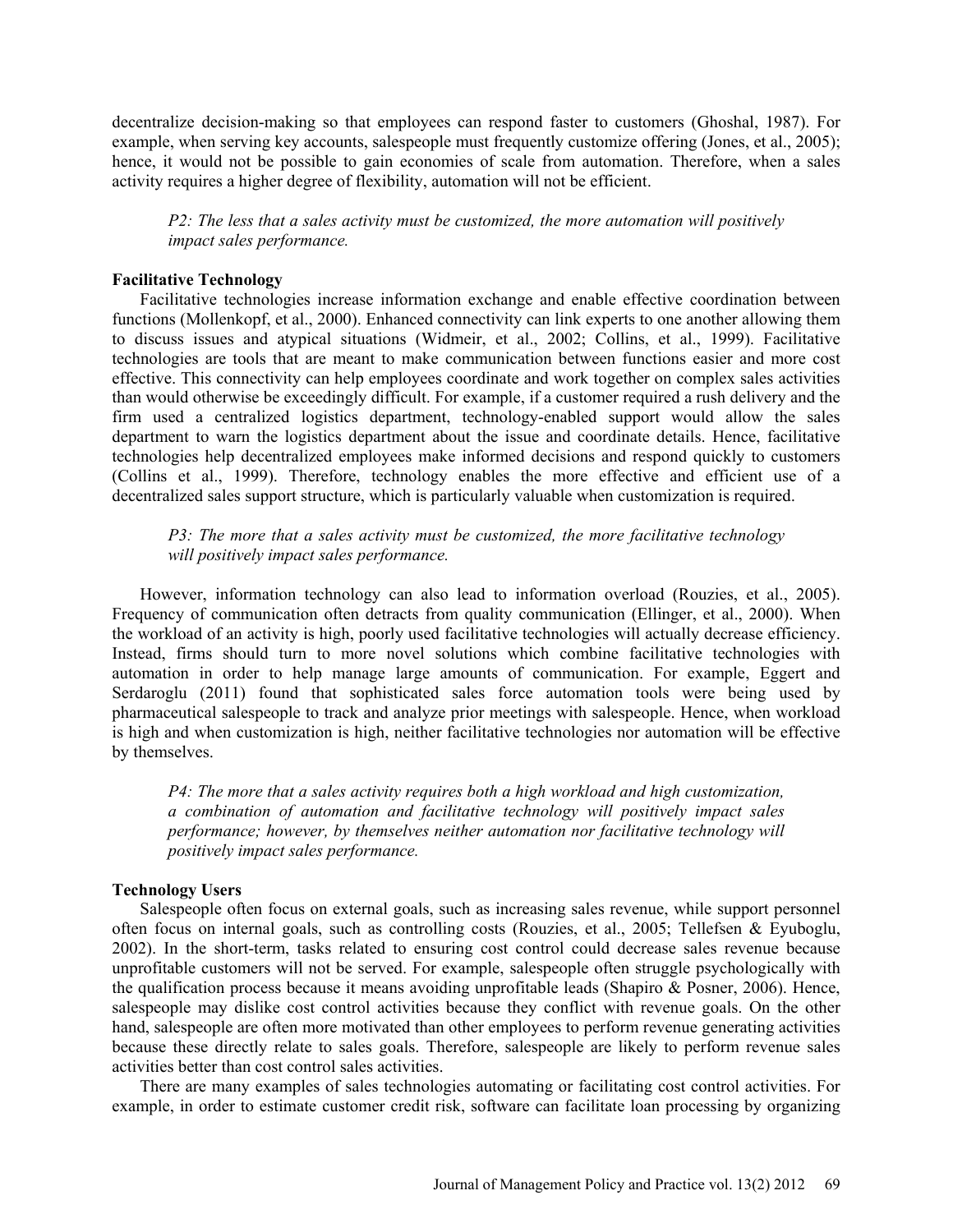customer information, while automation software can pull credit reports and calculate risk scores. Similarly, automated systems can coordinate appointments with internal departments and provide some technical support for the salesperson and potential customers. However, technology makes it possible to "game" the system—i.e., overriding the cost control mechanisms in the automated service, for example, by entering misleading parameters into the system. It may not always be desirable to allow salespeople to access to sales technologies meant to control costs, particularly if the system will somehow inhibit the achievement of sales revenue goals. Hence, when sales technology enables cost control sales activities, the sales support technology should be under the control of an external department.

*P5: When the goal of a sales activity is sales revenue, providing sales support technology to the sales department will increase sales performance more than providing sales technology to a support department.*

*P6: When the goal of a sales activity is cost control, providing sales support technology to a support department will increase sales performance more than providing sales technology to the sales department.*

## **MANAGERIAL FRAMEWORK**

Based upon our framework, in Figure 2 we provide specific recommendations for deciding which type of technology is best suited for a particular transaction activity. We categorize recommendations based upon 'fit' between sales transaction activity characteristics, sales activity goals, and sales support technology type. For example, when workload is high and customization is low, it is best to use automation, and when sales goals focus on sales revenue, it is best for the technology users to be members of the sales department.

Managers should evaluate each sales transaction activity based on its characteristics (workload and customization) and its goals (sales revenue or cost control). Then using Figure 2, managers can identify which technology, if any, is appropriate and who should use it. To illustrate, new order processing might be time consuming (indicating the workload is high), use standardized forms (indicating that customization is low), and be used to qualify customers (indicating the goal is cost control). Therefore, processing should be automated and the user should be an employee outside of the sales department.

To use these recommendations, managers should examine each sales activity separately. For example, there may be a separate technology for technical support, scheduling appointments, processing orders, preparing financing applications, etc. Additionally, in some cases, firms have multiple channels of distribution with different transaction characteristics. Transaction characteristics in one channel may be different from another channel and, thus decisions about sales support technology should be made independently. For example, a new equipment seller scheduling appointments may benefit from facilitative technology while routine supplies sold from the same firm may benefit from an automated system.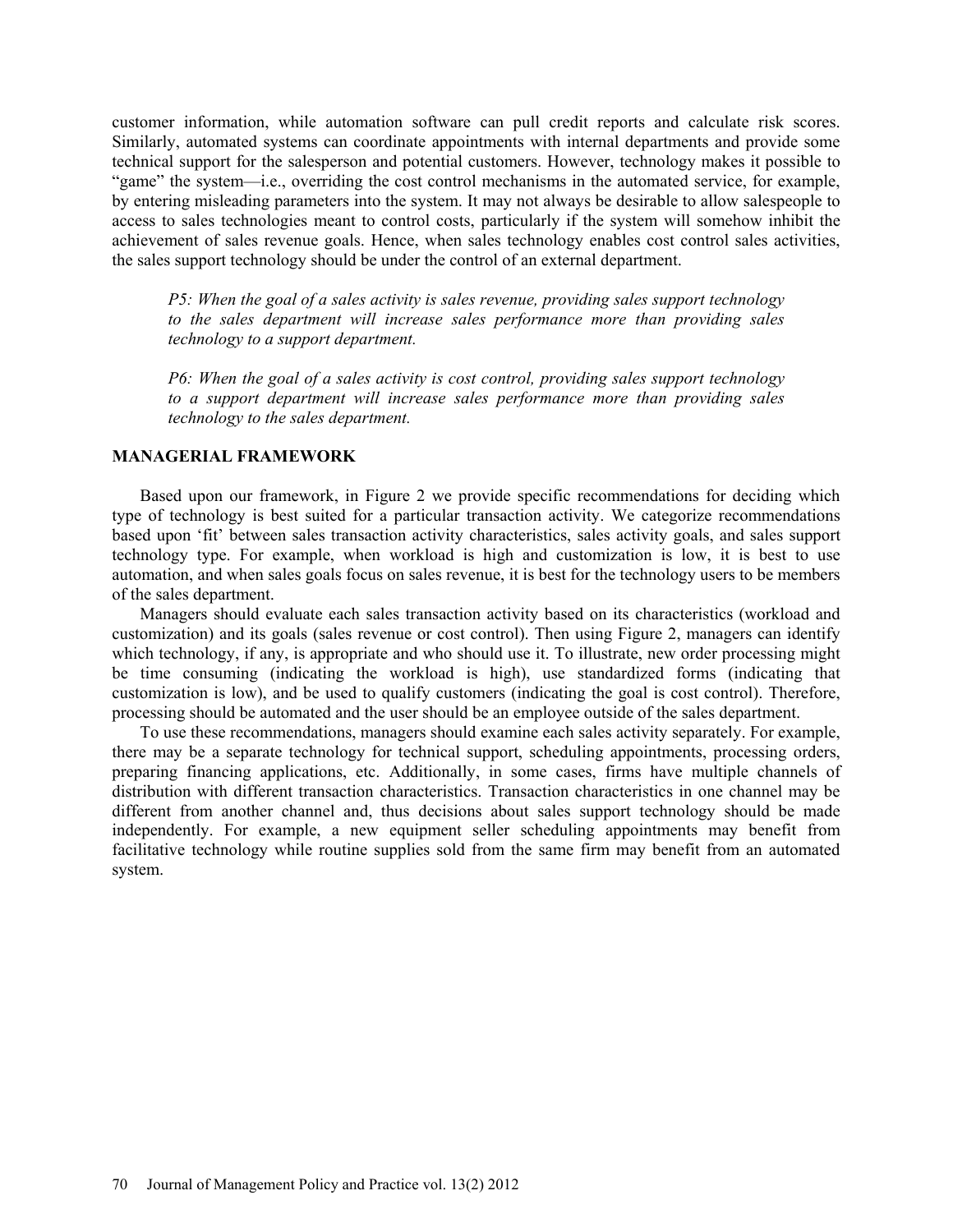|          |               | <b>Customization</b>                     |                                                                              |
|----------|---------------|------------------------------------------|------------------------------------------------------------------------------|
|          |               | Low                                      | High                                                                         |
| Workload | Goals         |                                          |                                                                              |
| Low      | Sales revenue | No technology needed                     | Facilitative technology used by<br>sales department                          |
|          | Cost control  | No technology needed                     | Facilitative technology used by<br>support department                        |
| High     | Sales revenue | Automation used by sales<br>department   | Both automation and facilitative<br>technology used by sales<br>department   |
|          | Cost control  | Automation used by support<br>department | Both automation and facilitative<br>technology used by support<br>department |

# **FIGURE 2 RECOMMENDED SALES SUPPORT TECHNOLOGY**

## **FUTURE RESEARCH**

There are many possible extensions of our framework. First, more work is needed to look at sales support technology in different sales force structures. A growing trend is that salespeople are specializing in certain stages of the selling process (Moncrief & Marshall, 2005). In some cases, it is better for generalists to do all work on a sales transaction, while in other cases it is better to use specialists who divide tasks during the transaction (Pinker & Shumsky, 2000). This is important because it affects the workload of certain sales activities, such as coordination and scheduling, and it may complicate the choice of who is the most appropriate user of a particular technology. For example, if prospecting is handled by a different salesperson than closing, the workload of coordinating selling efforts is higher which, in turn, makes automated technologies for coordinating selling efforts more desirable. Managers would then have to determine which sales specialists should have access to this technology, i.e., the prospector, the closer or both. Future research should examine how sales support technology facilitates different sales force structures.

Second, in this research we have not provided a specific list of what sales support technologies are currently available because the list would quickly become obsolete. However, it might be helpful to provide updated reports on currently available sales support technologies and whether they are automation or facilitative technology. Third, we did not answer the question of when managers should introduce new sales support technologies. Implementing sales support technology is complex because both the sales environment and the technological environment are constantly changing. Therefore, the ideal technology for a sales support activity may change, sometimes frequently. In this framework, we examine sales support characteristics as a "snapshot" in which conditions are stable. More work is needed to incorporate changing conditions into the framework.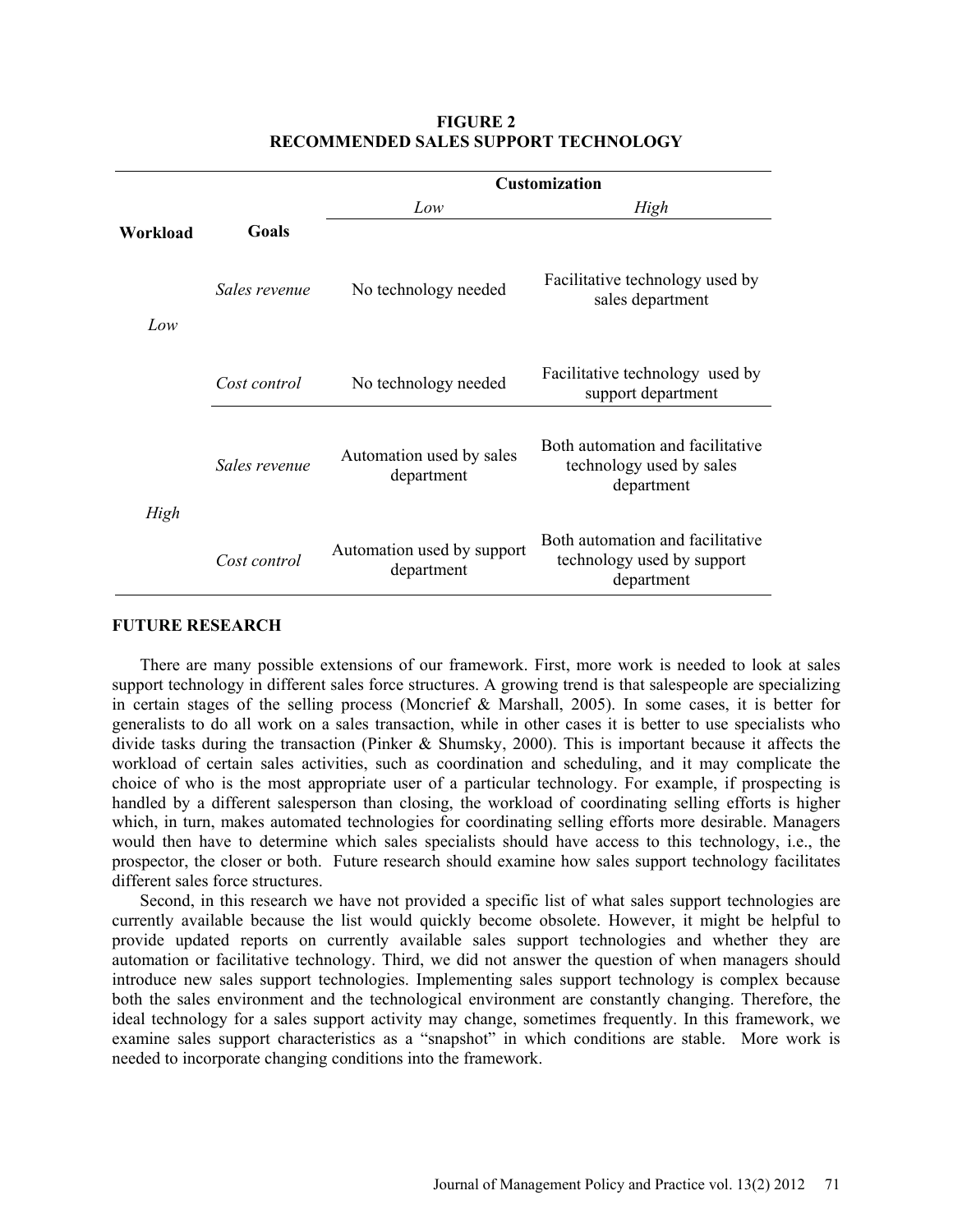### **CONCLUSION**

Our framework is meant to help managers make decisions about what sales support technology is appropriate for a particular sales activity. Automation is not always appropriate. Facilitative technologies are not always appropriate. Our framework rectifies the discrepancy in the existing literature between the assertion that sales force technology should eliminate the need for sales support personnel, and the findings of Moncrief et al. (2006) that sales support still represents approximately 8% of sales positions. Our framework explains how both automation and sales support professionals can co-exist, even within the same firm, depending upon the characteristics of selling transaction activities. We argue that sales support technology has an important impact on performance and deserves further investigation.

# **REFERENCES**

Anderson, R.E. (1996). Personal Selling and Sales Management in the New Millennium. *Journal of Personal Selling & Sales Management*, 16, (4), 17-32.

Barber, C. & Tietje, B.C. (2008). A Research Agenda for Value Stream Mapping the Sales Process. *Journal of Personal Selling & Sales Management*, 28, (2) 155–165.

Collins, P.D, Ryan, L.V. & Matusik, S.F. (1999). Programmable Automation and the Locus of Decision-Making Power. *Journal of Management*, 25, (1), 29-53.

DiDomenico, A. & Nussbaum, M.A. (2008). Interactive Effects of Physical and Mental Workload on Subjective Workload Assessment. *International Journal of Industrial Ergonomics*, 38, 977–983.

Eggert, A. & Serdaroglu, M. (2011). Exploring the Impact of Sales Technology on Salesperson Performance: A Task-Based Approach. *The Journal of Marketing Theory and Practice*, 19, (2), 169 – 186.

Ellinger, A.E., Daugherty, P.J. & Keller, S.B. (2000). The Relationship between Marketing/ Logistics Interdepartmental Integration and Performance in U.S. Manufacturing Firms: An Empirical Study. *Journal of Business Logistics*, 21, (1), 1-22.

Ghoshal, S. (1987). Global Strategy: An Organizing Framework. *Strategic Management Journal*, 8, (5), 425-40.

Hill, N. C. & Swenson, M.J. (1994). The Impact of Electronic Data Interchange on the Sales Function. *Journal of Personal Selling & Sales Management*, 14, (3), 79-87.

Jones, E., Dixon, A.L., Chonko, L.B. & Cannon, J.P. (2005). Key Accounts and Team Selling: A Review, Framework, and Research Agenda. *Journal of Personal Selling & Sales Management*, 25, (2), 181-198.

Landry, T.D., Arnold, T.J., & Arndt, A.D. (2005). A Compendium of Sales-Related Literature in Customer Relationship Management: Processes and Technologies with Managerial Implications. *Journal of Personal Selling and Sales Management*, 25, (3), 231-251.

Larsson, R. & Bowen, D. E. (1989). Organization and Customer: Managing Design and Coordination. *The Academy of Management Review*, 14, (2), 213-233.

Ledingham, D., Kovac, M. & Simon, H. L. (2006). The New Science of Sales Force Productivity. *Harvard Business Review*, 84, (9), 124-133.